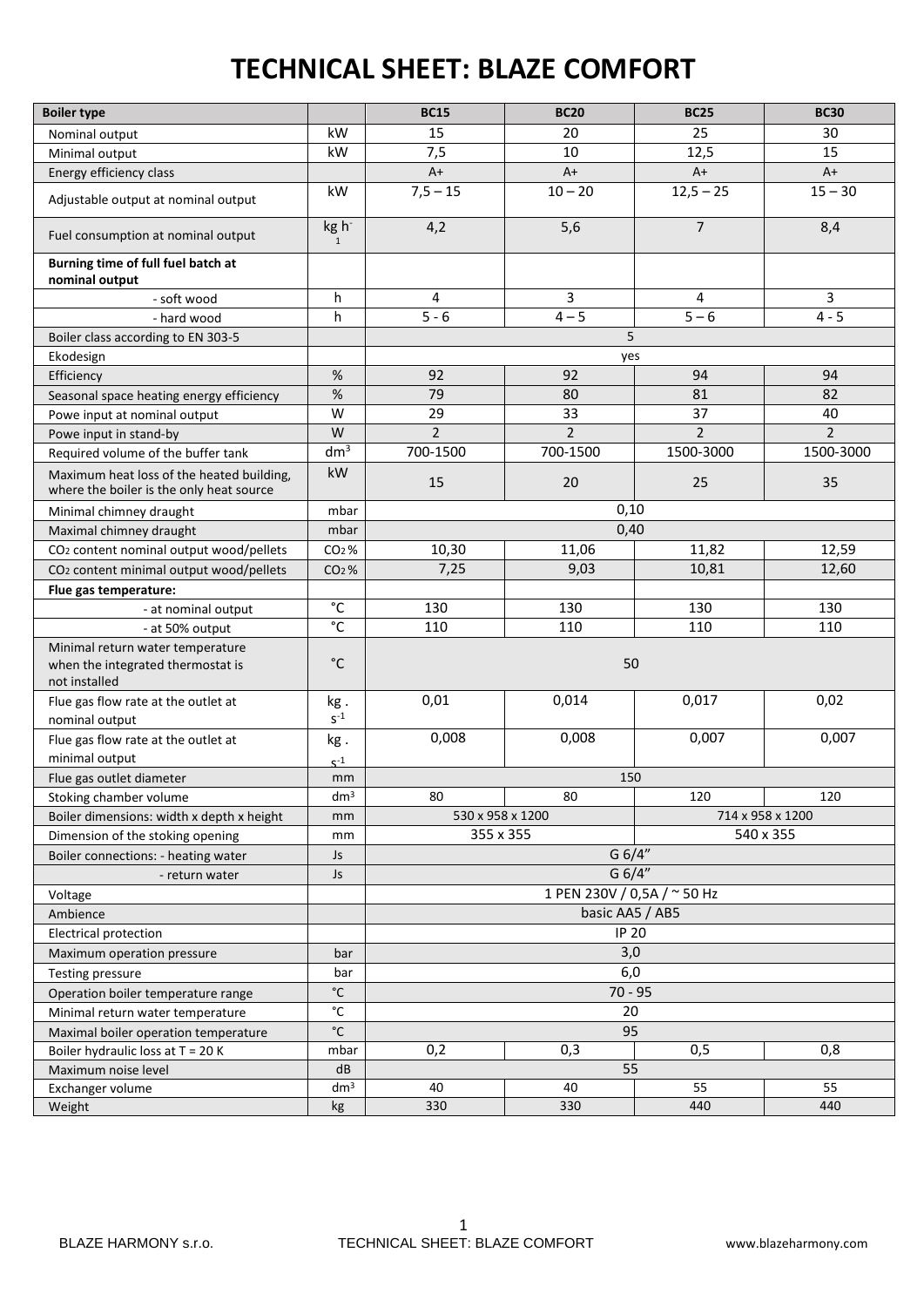|                | <b>BC15</b> | <b>BC20</b> | <b>BC25</b> | <b>BC30</b> |           |
|----------------|-------------|-------------|-------------|-------------|-----------|
| Α              | 1200        | 1200        | 1200        | 1200        |           |
| Β              | 530         | 530         | 714         | 714         |           |
| C              | 400         | 400         | 585         | 585         |           |
| D              | Ø149        | Ø149        | Ø149        | Ø149        |           |
| E              | 104         | 104         | 104         | 104         |           |
| F              | 940         | 940         | 940         | 940         |           |
| G              | 719         | 719         | 719         | 719         |           |
| Η              | 469         | 469         | 469         | 469         |           |
| $\overline{1}$ | 368         | 368         | 368         | 368         |           |
| J              | 128         | 128         | 128         | 128         |           |
| Κ              | 634         | 634         | 634         | 634         |           |
| L              | 955         | 955         | 955         | 955         |           |
| M              | 176         | 176         | 176         | 176         |           |
| И              | GI/2"       | GI/2"       | GI/2"       | GI/2"       |           |
| О              | $G21/2"$ *  | G2 1/2"*    | $G21/2"$ *  | $G21/2"$ *  |           |
| Ρ              | G 6/4"      | G 6/4"      | G 6/4"      | G 6/4"      |           |
| Q              | 818         | 818         | 818         | 818         |           |
| R              | 1317        | 1317        | 1317        | 1317        |           |
| S              | 576         | 576         | 760         | 760         |           |
| T              | 684         | 684         | 868         | 868         | mari<br>B |
| U              | 1202        | 1202        | 1202        | 1202        |           |
| V              | $850$ **    | $850$ **    | $850$ **    | 850**       |           |
| W              | 1038        | 1038        | 1038        | 1038        |           |

**\*Cold water inlet reclaimed to 6/4" \*\*Maximum transport dimension**



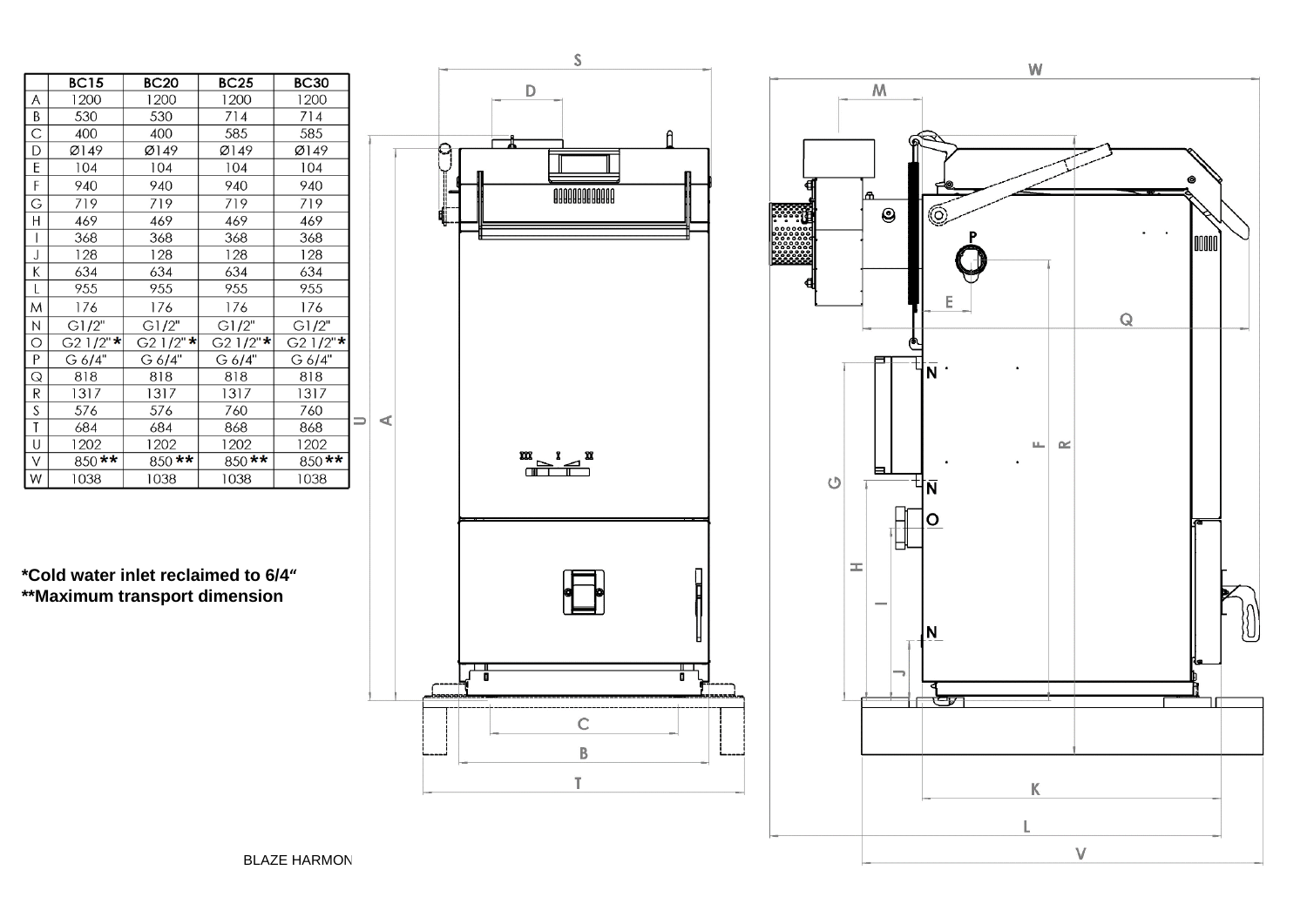